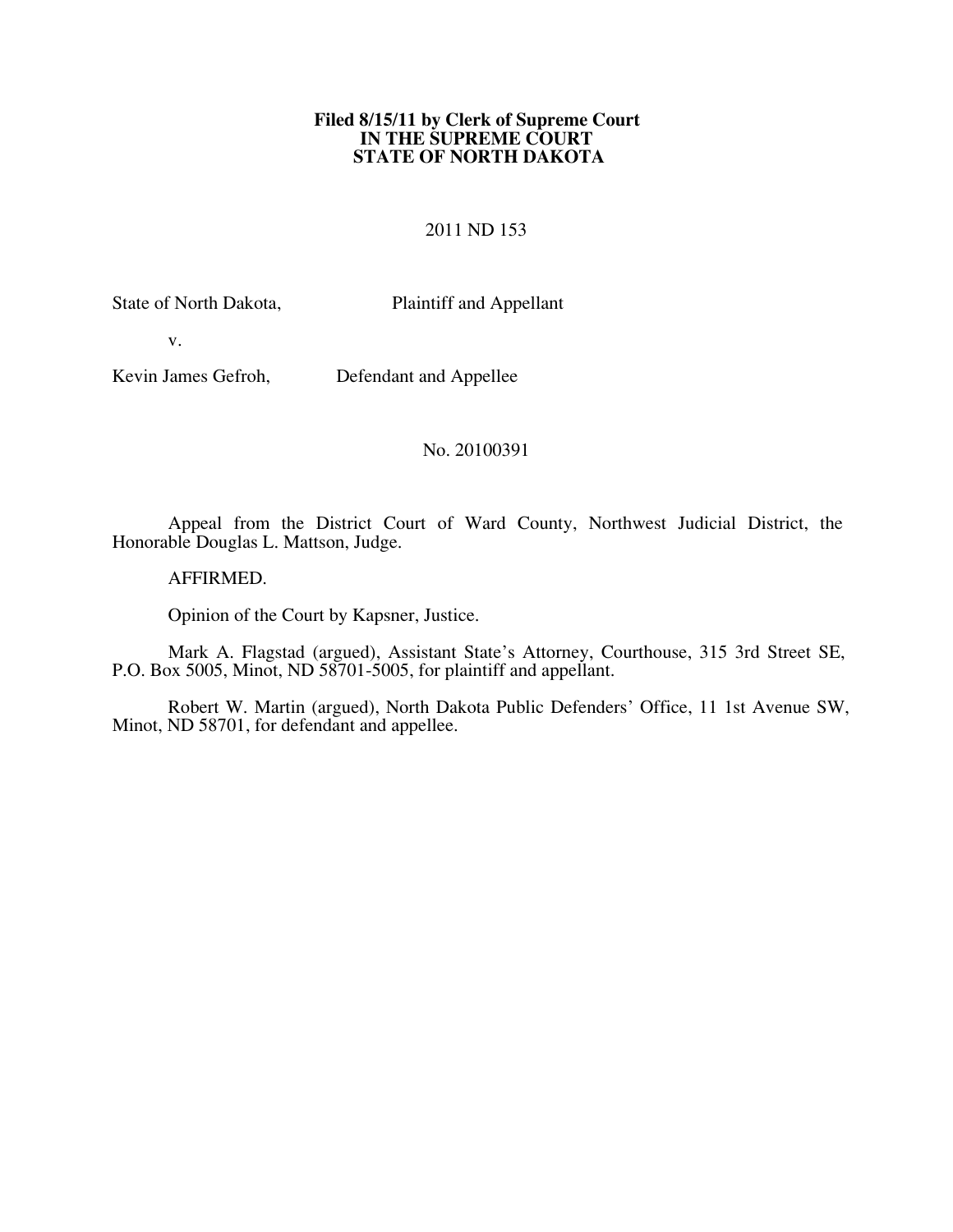# **State v. Gefroh No. 20100391**

### **Kapsner, Justice.**

[¶1] The State appeals the district court order granting Kevin James Gefroh's motion to suppress evidence. The State argued law enforcement officers had probable cause to search for contraband, and because of the automobile exception to the warrant requirement, a warrant was not required to search Gefroh's person. We affirm the order suppressing the evidence found on Gefroh's person.

I

[¶2] The Ward County Narcotics Task Force had information suggesting Gefroh received a shipment of controlled substances and had been selling controlled substances. After receiving this information, Officer Craig Sandusky saw Gefroh leave a bar with two women and noticed Gefroh had three different registration tabs displayed on his license plate. Officer Sandusky called Officer David Chapman's police canine unit to follow Gefroh. Officer Chapman followed Gefroh's vehicle and observed the different registration tabs and saw Gefroh make an illegal left turn. Gefroh was stopped for the traffic violations. Officer Chapman had a drug-sniffing dog walk around the vehicle during the traffic stop, while Gefroh was still sitting in his vehicle, and the drug-sniffing dog indicated the presence of controlled substances at the passenger-side door of the vehicle. Gefroh made furtive movements toward his jacket pockets while sitting in his vehicle. Gefroh was asked to step out of his vehicle, and he complied. Law enforcement officers searched Gefroh's vehicle and found a plastic bag with what appeared to be marijuana residue, but they did not arrest him at this point. According to Officer Trevor Huber, Gefroh stared at Officer Huber and put his hand by the right side of his body and made furtive movements. Officer Huber performed a pat-down search on Gefroh and discovered four bundles of white powder that tested positive for cocaine. Gefroh was arrested after the officers discovered the cocaine.

[¶3] Gefroh was charged with unlawful possession of cocaine with intent to deliver. Gefroh made a motion to suppress his statements and all physical evidence obtained by law enforcement during the stop, arguing he was illegally seized and searched. At the suppression hearing, the State asked, "And did you search Mr. Gefroh and the truck because the dog alerted on him?" Officer Sandusky replied, "I believe Officer Huber searched Gefroh because of his actions during the stop, and once he was out of the vehicle. And yes the vehicle was searched, as well." The district court ordered the cocaine found in Gefroh's pocket suppressed because the automobile exception to the warrant requirement did not justify the warrantless search of Gefroh's person, and the officers exceeded the scope of a proper pat-down search for weapons.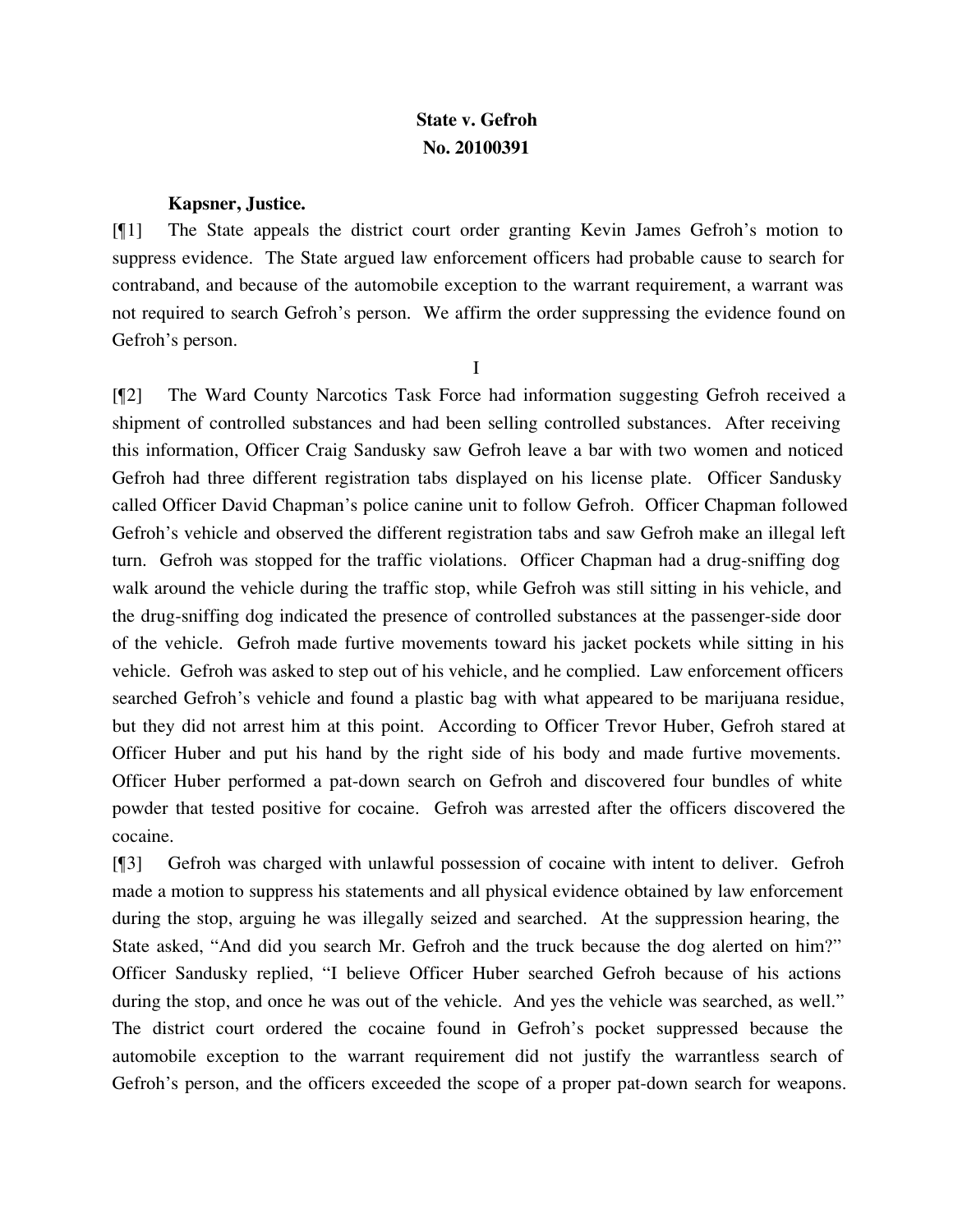On appeal, the State argued the automobile exception allowed the search of Gefroh's person.

II

[¶4] The district court concluded the pat-down search of Gefroh conducted by Officer Huber was initially justified out of concern for the safety of the police officers. "A law enforcement officer may conduct a frisk or a pat-down search of a person only when the officer has a reasonable and articulable suspicion that the individual is armed and dangerous." State v. Beane, 2009 ND 146, ¶ 9, 770 N.W.2d 283 (quoting State v. Harlan, 2008 ND 220, ¶ 6, 758 N.W.2d 706); see also Terry v. Ohio, 392 U.S. 1, 30 (1968). Officer Huber testified Gefroh made several "furtive gestures" while seated in his vehicle. After leaving his vehicle, Gefroh continued to reach for his jacket pocket several times and refused to keep his hands on the tailgate of his vehicle as instructed by Officer Huber.

[¶5] During the pat-down search, Officer Huber discovered a "soft object" in Gefroh's pockets, which was later determined to be bundles of cocaine. Citing Harlan, the district court noted that the scope of a pat-down search is limited and concluded the search of the contents of Gefroh's pocket was not justified. 2008 ND 220, ¶6, 758 N.W.2d 706 ("The scope of a constitutionally valid pat-down search is limited to the patting of a suspect's outer clothing for such concealed objects that might be used as weapons. . . . A pocket search is justified when the patting 'reveals the presence of an object of a size and density that reasonably suggests the object might be a weapon.'"). The district court found there was no testimony indicating Officer Huber believed the soft object could be a weapon, and concluded Officer Huber lacked a reasonable and articulable suspicion Gefroh's pocket contained a weapon.

[¶6] The State did not argue the district court erred in its decision that the search of Gefroh's pocket was not justified by the pat-down search. The State argued the district court's error was in deciding the automobile exception to the warrant requirement did not apply, and "[the district court] then further turned a search of the defendant based on probable cause into a 'Terry' pat down search for weapons based on the officers other concerns." At oral argument before this Court, the State's attorney was asked if he would agree with the district court if the search had simply been a pat-down search. The State's attorney said, "I absolutely would, but I don't believe that's what it was." Later, the State's attorney was asked if another exception to the warrant requirement applied, and the State's attorney responded, "No, it was a search based on probable cause and the automobile exception." The State did not appeal the issue of the district court's decision on the scope of the pat-down search for weapons and the subsequent search of Gefroh's pocket, and we will not address the issue. See State v. Duchene, 2007 ND 31, ¶ 10, 727 N.W.2d 769 ("Issues not briefed by an appellant are deemed abandoned, and thereby become the law of the case and will not be considered on appeal.").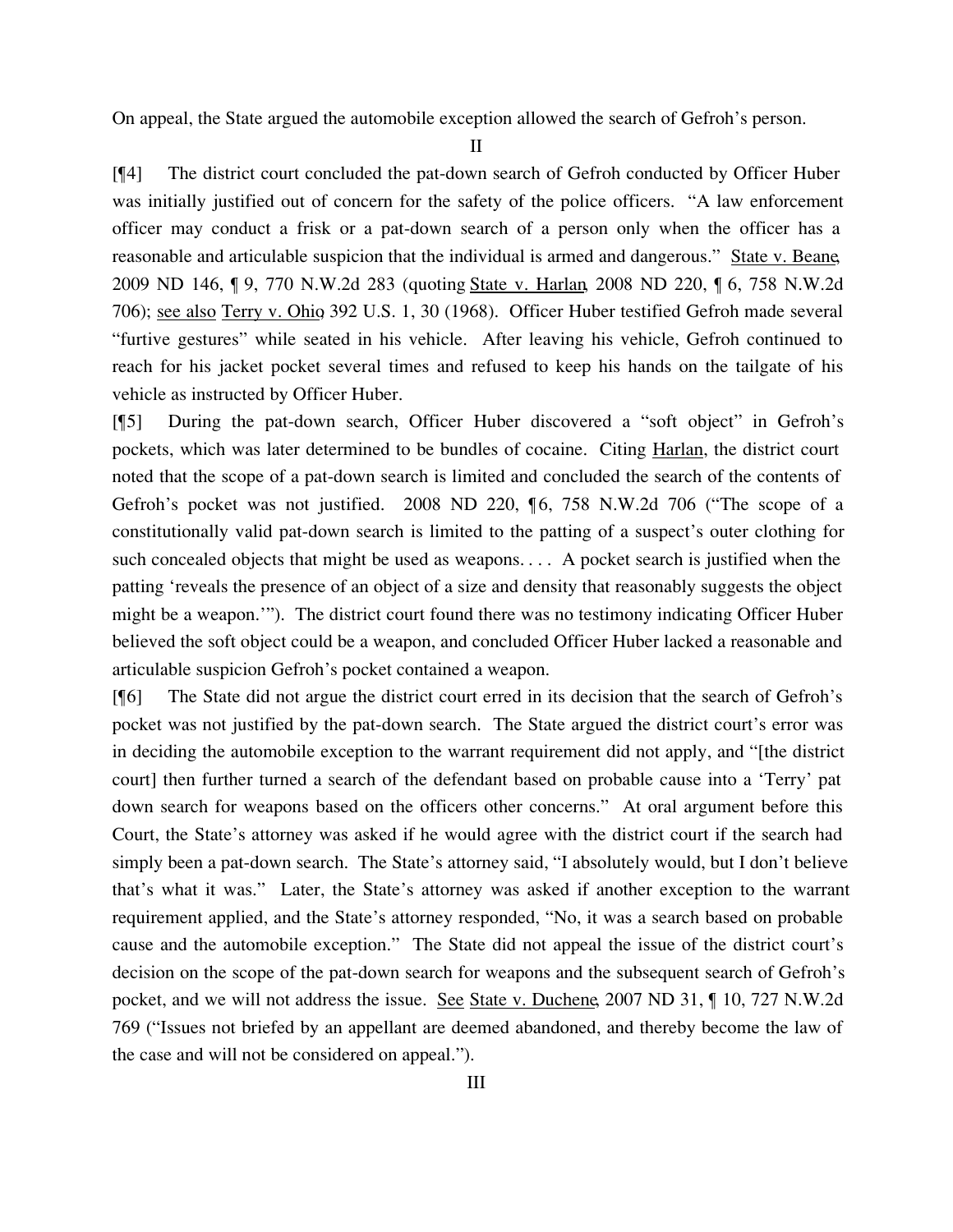[¶7] The State argued the district court erred in suppressing the cocaine evidence because the search of Gefroh's person was within the automobile exception to the warrant requirement. The State argued the exception applied because Gefroh, the driver of the stopped vehicle, was still in the vehicle when law enforcement officers established probable cause controlled substances were present. This Court will not reverse a district court decision on a motion to suppress on appeal if there is sufficient competent evidence capable of supporting the court's findings, and if the decision is not contrary to the manifest weight of the evidence. State v. Johnson, 2011 ND 48, ¶ 9, 795 N.W.2d 367. Whether a finding of fact meets a legal standard is a question of law, and questions of law are fully reviewable on appeal. Id.

[¶8] "The right of the people to be secure in their persons, houses, papers, and effects, against unreasonable searches and seizures, shall not be violated . . . ." U.S. Const. amend. IV. Under the Fourth Amendment, the government must obtain a warrant before conducting a search when a person has a reasonable expectation of privacy, unless the search falls within a recognized exception to the warrant requirement. State v. Dudley 2010 ND 39, ¶ 7, 779 N.W.2d 369 (citing State v. Gregg, 2000 ND 154, ¶ 23, 615 N.W.2d 515). A recognized exception to the requirement is the automobile exception, which allows law enforcement officers to search a vehicle for illegal contraband without a warrant upon establishing probable cause the vehicle contains contraband. Id. (citing State v. Zwicke, 2009 ND 129, ¶ 9, 767 N.W.2d 869).

> Under the automobile exception, law enforcement officers may search for illegal contraband without a warrant when probable cause exists. Probable cause exists to search a vehicle if it is established that "certain identifiable objects are probably connected with criminal activity and are probably to be found at the present time at an identifiable place." If a warrantless search of an automobile is made with probable cause, based on a reasonable belief arising out of the circumstances known to the officer that the automobile contains articles which are subject to seizure, the search is valid.

Id. (quoting Zwicke, at ¶ 9) (quotations and citations omitted). Once probable cause that a vehicle contains contraband is established, officers may search the vehicle because the ready mobility of the vehicle is an exigent circumstance justifying the exception to the warrant requirement. **Zwicke**, at [11.

[¶9] The State argued law enforcement officers had probable cause to search Gefroh and his vehicle because the drug-sniffing dog indicated the presence of a controlled substance. Allowing a drug-sniffing dog to sniff a vehicle is not a search within the meaning of the Fourth Amendment. State v. Ressler, 2005 ND 140,  $\parallel$  21, 701 N.W.2d 915 (citing United States v. Place, 462 U.S. 696, 707 (1983)). A drug-

sniffing dog indicating the presence of a controlled substance establishes probable cause. Id. (citing United States v. Lingenfelter, 997 F.2d 632, 639 (9th Cir. 1993)). The drug-sniffing dog indicated the presence of a controlled substance on the passenger-side door of the vehicle, which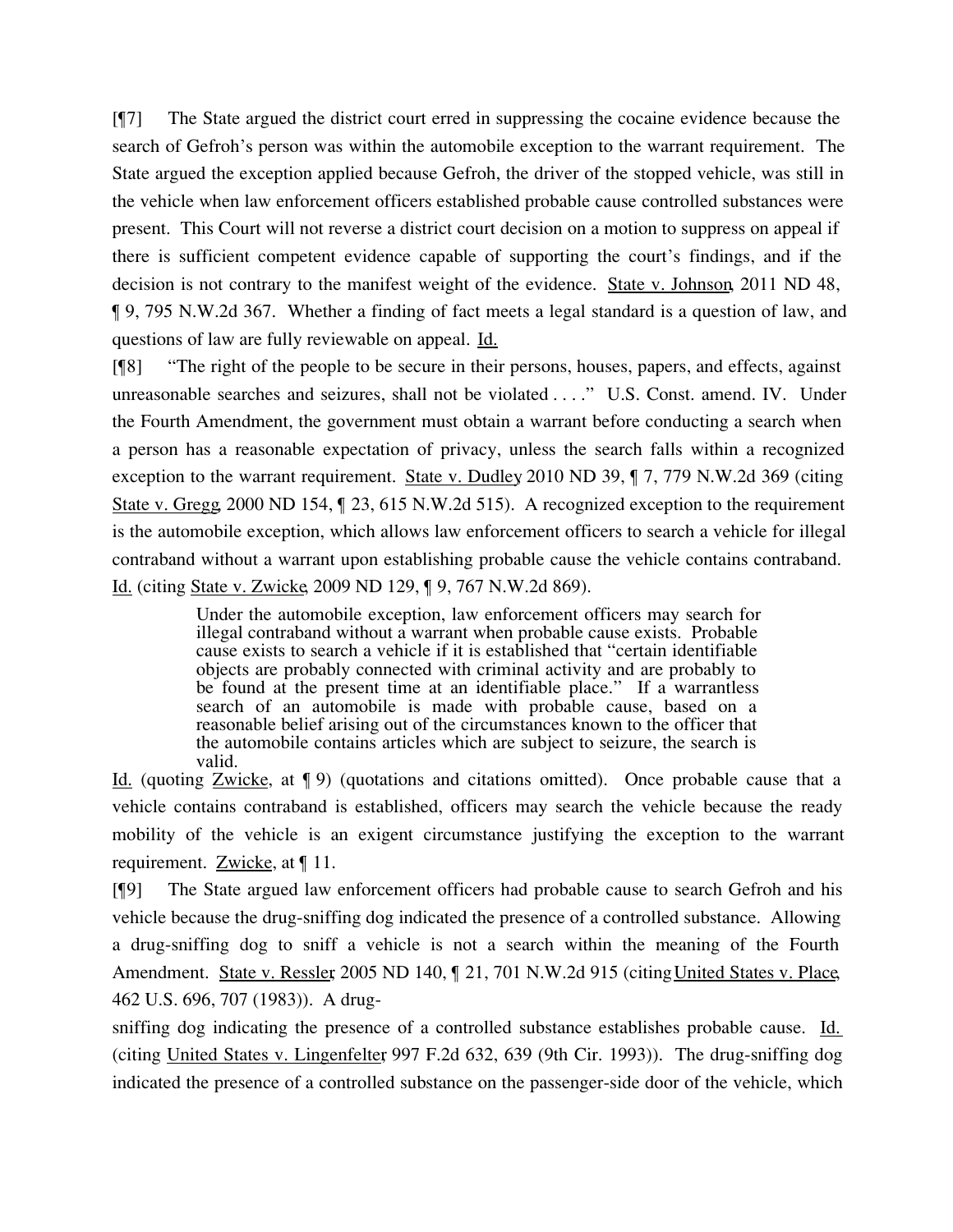provided the law enforcement officers with probable cause the vehicle contained contraband. The automobile exception to the warrant requirement and probable cause the vehicle contained a controlled substance allowed officers to search the vehicle.

[¶10] Gefroh argued the automobile exception to the warrant requirement justified only the search of the vehicle, but did not justify the search of his person without a warrant. The State argued the officers could properly search Gefroh because every part of a vehicle and its contents that may conceal the object of the search may be searched. See Wyoming v. Houghton, 526 U.S. 295, 301 (1999) (citing United States v. Ross, 456 U.S. 798, 825 (1982)). The State contended Gefroh and his pockets were containers within the vehicle, because he was sitting in the vehicle when probable cause was established.

[¶11] In United States v. Di Re, the United States Supreme Court found no grounds to expand the automobile exception to justify the arrest and search of the person within a car. 332 U.S. 581, 587 (1948). It had been argued the automobile exception should justify the warrantless search of a person in cases where the object of the search could easily be concealed on a person. Id. at 586. The government recognized that persons may not be searched just because they are on premises subject to a search warrant. Id. at 587. The Court compared that situation to one where a vehicle is subject to a search warrant, which would not allow the search of a person, and decided it was not rational that a warrantless search of a vehicle would be greater in scope than a search pursuant to a warrant. Id. The Court stated, "We are not convinced that a person, by mere presence in a suspected car, loses immunities from search of his person to which he would otherwise be entitled." Id.

[¶12] The Supreme Court in Houghton recognized the "heightened protection afforded against searches of one's person," and reiterated that case law supported a distinction between the person and a container within a vehicle. 526 U.S. at 303 (citing Di Re, 332 U.S. 581 (1948); Ybarra v. Illinois, 444 U.S. 85 (1979)). The issue in Houghton was whether passengers' property may be searched during a vehicle search, and the Court held passengers' property may be searched the same as the driver's property. Id. at 307. The Court stated case law did not support a distinction between the possessions of a driver and passenger, but did support a distinction between the person and a container within a vehicle. Id. at 303. The Court said, "Even a limited search of the outer clothing . . . constitutes a severe, though brief, intrusion upon cherished personal security, and it must surely be an annoying, frightening, and perhaps humiliating experience." Id. (quoting Terry v. Ohio, 392 U.S. 1, 24-25 (1968)).

[¶13] We hold the automobile exception did not justify the warrantless search of Gefroh's person. The dog-sniff of the vehicle established probable cause the vehicle contained a controlled substance, but the pockets of the clothes Gefroh was wearing were not "containers." The State also argued that Gefroh, as the driver of the vehicle, was part of the contents of the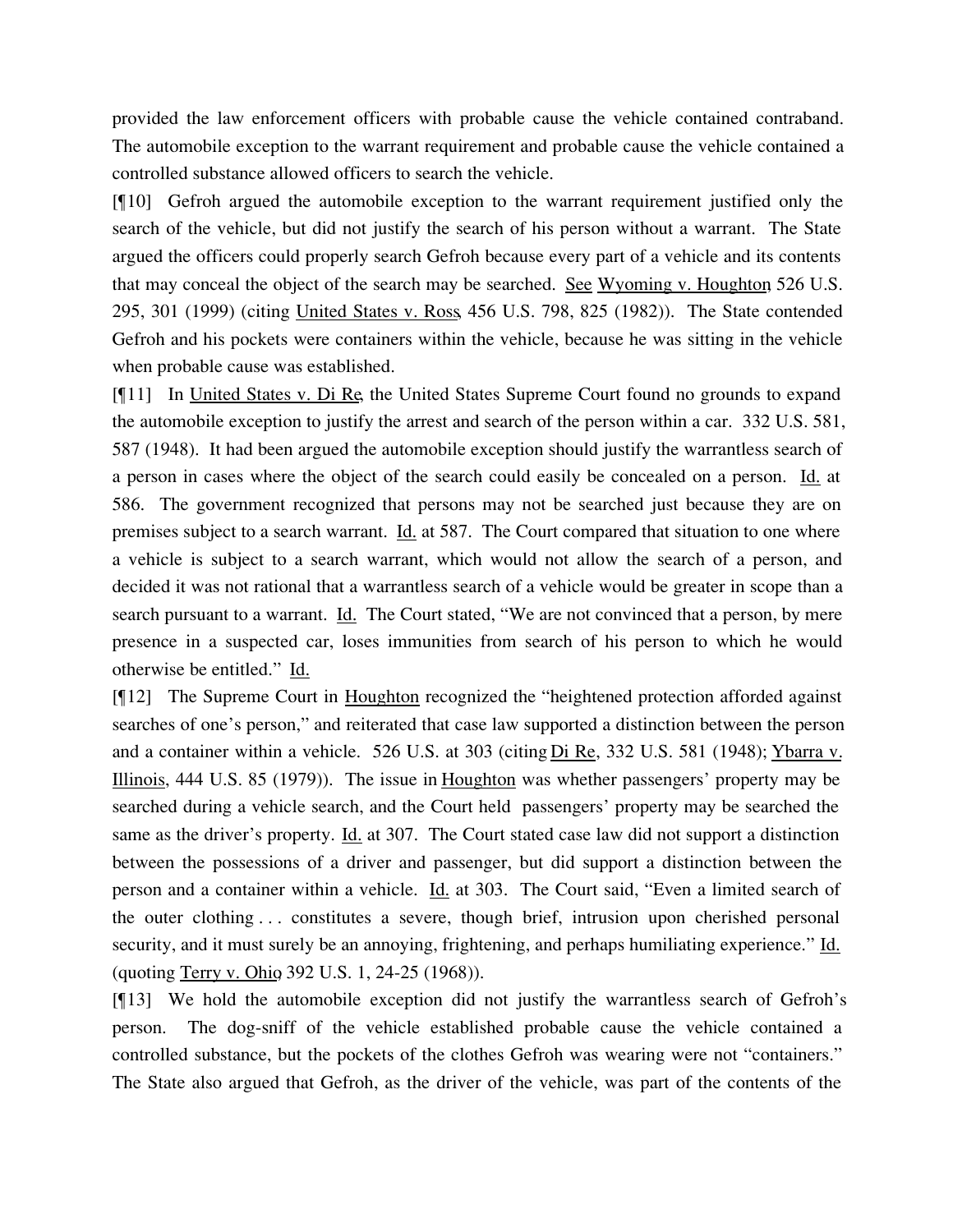vehicle. The State offers no support for its arguments that would render Gefroh a container or contents of the vehicle, rather than a person entitled to "heightened protection" against searches of his person. The district court correctly decided the automobile exception justified the search of the vehicle, but not Gefroh's person. The district court correctly ordered the cocaine evidence suppressed.

IV

[¶14] The automobile exception to the warrant requirement did not justify the warrantless search of Gefroh's person. The State did not offer another justification for the search. We affirm the district court order suppressing the evidence resulting from the search of Gefroh's person.

[¶15] Carol Ronning Kapsner Mary Muehlen Maring Daniel J. Crothers

## **VandeWalle, Chief Justice, concurring specially.**

[¶16] I concur in the result reached by the majority opinion. Nevertheless, I agree with Justice Sandstrom's dissent that the remaining objective question "is whether the officer had probable cause to proceed further" with the search even though the trial court found that a further pocket search "was not justified" by concerns for officer safety. The question becomes whether or not, knowing what the officer knew about Gefroh's drug transactions and the dog sniff, the officer could continue the search because he had probable cause to believe the soft object he felt in Gefroh's pocket was contraband. However, I cannot determine from this record that the State argued this matter to the trial court or that the trial court decided this question. Rather, the issue before the trial court and before this Court on appeal, focused on justifying the continued search under the automobile exception. Because I believe the remaining objective question is a question that should be answered by the trial court in the first instance and briefed and argued to this Court on appeal, I concur with the majority opinion.

[¶17] Gerald W. VandeWalle, C.J.

## **Sandstrom, Justice, dissenting.**

[¶18] I respectfully dissent, because the district court made important findings that properly result in the evidence not being suppressed.

[¶19] The majority correctly notes that the officer made a good traffic stop of the vehicle. The

drug dog "alerted on" the vehicle with Gefroh in it, reflecting the presence of drugs.

- [¶20] The district court made these important findings:
	- During the course of the investigatory stop, while still in the vehicle, Officer Huber noticed Gefroh making furtive movements. Officer Huber asked Gefroh if he could search his person. Gefroh did not respond. Because of the furtive movements coupled with Saber alerting on the pickup, Officer Huber told Gefroh to place his hands on the pickup's tailgate. On at least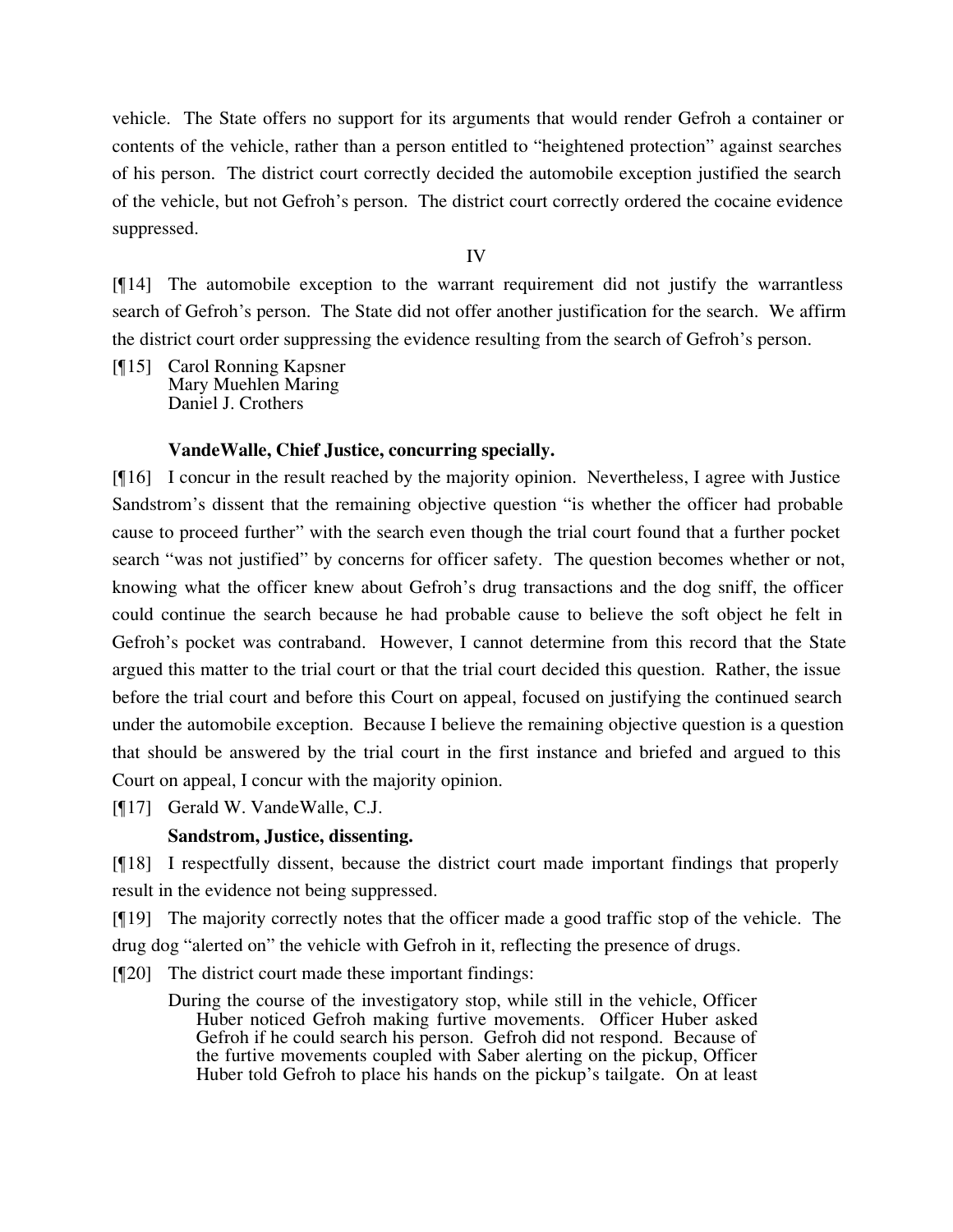two occasions, Gefroh removed his right hand from the tailgate and reached for his right hand jacket pocket. Officer Huber told Gefroh to keep his hands on the tailgate. Concerned for the Task Force officers' safety, Officer Huber performed a pat-down search of Gefroh's person and felt a "soft object" in his right jacket pocket.

Based on the pat-down search, Officer Huber reached into Gefroh's jacket pocket and discovered two plastic bags containing white powder. Later testing by the North Dakota Crime Laboratory confirmed that the white substance in the plastic bags was cocaine.

[¶21] The district court found the officer's pat-down search of Gefroh for weapons was justified.

[¶22] On appeal, the State identifies the issue as "whether the district court erred in granting the defendant's motion to suppress evidence."

[¶23] On the basis of the drug dog alert, there was probable cause to believe there were drugs present in a very finite universe that included Gefroh's person. During a proper pat-down search for weapons, when the officer found a soft object in Gefroh's pocket, he had probable cause to believe the object was drugs and was entitled to remove it. "If a police officer lawfully pats down a suspect's outer clothing and feels an object whose contour or mass makes its identity immediately apparent, there has been no invasion of the suspect's privacy beyond that already authorized by the officer's search for weapons...." Minnesota v. Dickerson, 508 U.S. 366, 375 (1993). The officer's reasonable suspicion, based on the totality of the circumstances preceding the pat-down, including Gefroh's actions and the drug dog alert, made it apparent the object was drugs.

[¶24] The district court said:

The only witness called to testify was Officer Sandusky. At no point during his testimony was Officer Sandusky able to point to any reasonable and articulable suspicion that the "soft object" Officer Huber felt in Gefroh's pocket led him to believe that Gefroh was carrying a weapon or presented a potential threat to the officers' safety.

[¶25] The standard of review, however, is an objective one, not a subjective one. Whren v. United States, 517 U.S. 806, 813 (1996). As we explained in Zimmerman v. N.D. Dep't of Transp., 543 N.W.2d 479, 482-83 (N.D. 1996), the officer's subjective basis for action does not vitiate objective reasonable suspicion or probable cause. In Zimmerman the officer testified he made a stop because he was directed to do so by another officer (which may not have provided a valid basis for a stop), but the stop was still valid because the officer had witnessed the driver committing a moving violation (which provided a valid basis for the stop). Although before Whren, Chief Justice VandeWalle wrote similarly for the Court in State v. Smith, 452 N.W.2d 86 (N.D. 1990).

[¶26] The objective question is whether the officer had probable cause to proceed further. Unlike as in the typical pat-down search, the objective facts here gave the officer probable cause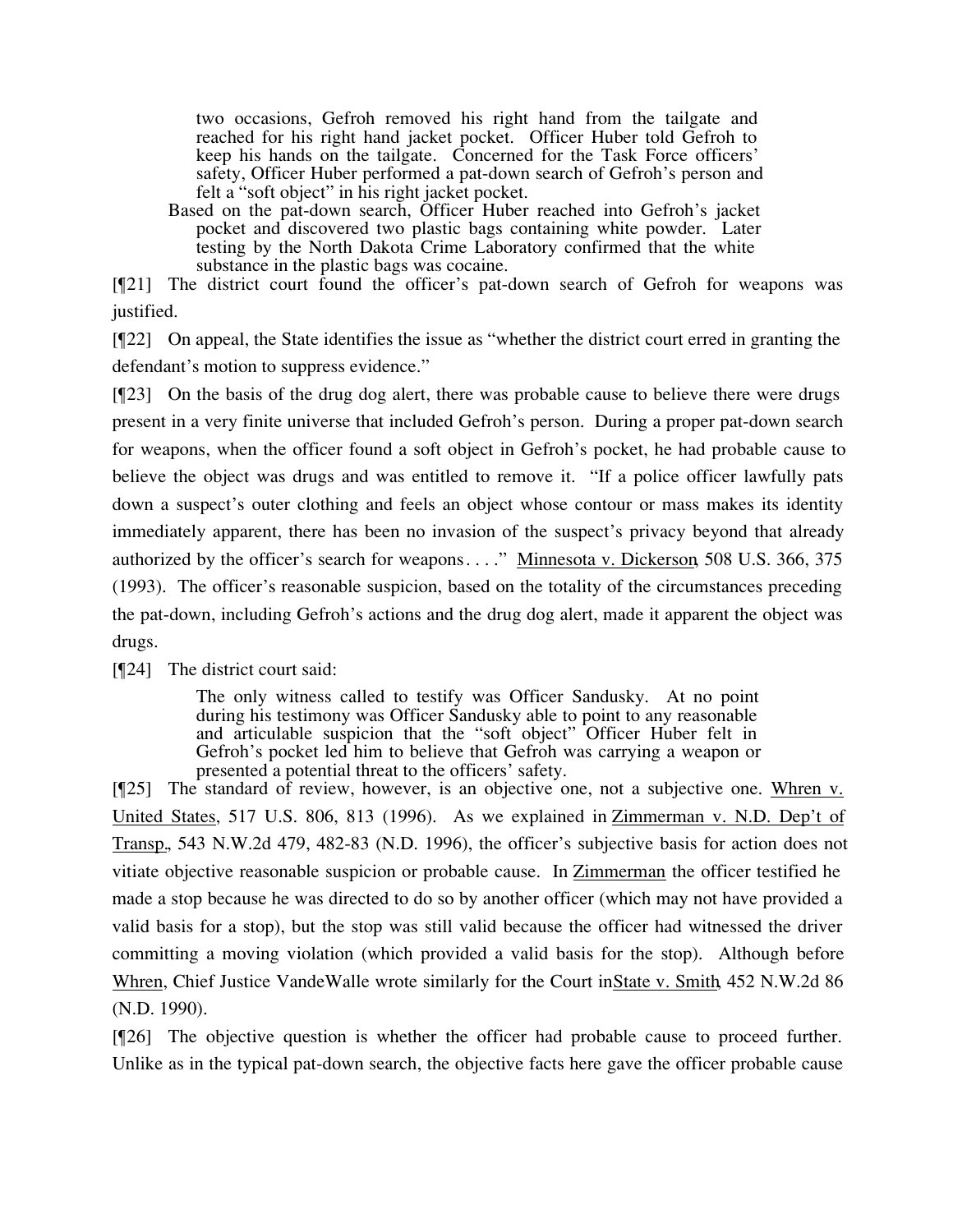to believe the soft object legitimately discovered was drugs before he removed it from Gefroh's pocket.

[¶27] Under nearly identical circumstances—a drug dog alerting on the vehicle and an object that could be drugs found on the defendant during a weapons pat-down search—and the "plain feel doctrine," other courts have upheld the action of officers. See, e.g., State v. Burns, 698 So.2d 1282 (Fla. Dist. Ct. App. 1997); Wilson v. State, 822 A.2d 1247 (Md. Ct. Spec. App. 2003).

[¶28] As Judge Kermit Edward Bye has outlined for the Eighth Circuit, the "plain touch" or "plain feel" doctrine is well recognized by the United States Supreme Court:

- To take issue with the officers' conduct, rather, one must turn back to the discovery and seizure of the cash itself. During a Terry stop, "[w]hen an officer is justified in believing that the individual whose suspicious behavior he is investigating at close range is armed and presently dangerous to the officer or to others," the officer may conduct a pat-down search "to determine whether the person is in fact carrying a weapon." Terry [v. Ohio], 392 U.S. [1,] 24, 88 S. Ct. 1868 [(1968)]. Because weapons and violence are frequently associated with drug transactions, it is reasonable for an officer to believe a person may be armed and dangerous when the person is suspected of being involved in a drug transaction. United States v. Robinson, 119 F.3d 663, 667 (8th Cir. 1997). In this case, not only did the officers suspect the defendants had been involved in a drug transaction, the officers also had to confront three unknown men in the early evening in a place known for its drug activity. After considering the totality of these circumstances, we conclude the decision to conduct the pat-down search was proper under the Fourth Amendment. This conclusion, however, does not end the inquiry.
- Rather, the issue narrows to whether Sergeant Pavlak, the officer who conducted the search, was justified in seizing the cash in Mr. Alfaro's pockets. While the "purpose of a pat-down search is not to discover evidence of crime, but to allow the officer to pursue his investigation without fear of violence," and while the search must therefore "be strictly limited to that which is necessary for the discovery of weapons which mined to that which is hecessary for the discovery of weapons when might be used to harm the officer or others nearby," Minnesota v. Dickerson, 508 U.S. 366, 373, 113 S. Ct. 2130, 124 L. Ed. 2d 334 (1993) (internal citations and quotations omitted), officers may lawfully seize contraband they incidentally discover in "plain touch" during a Terry frisk.
- In Dickerson, the Supreme Court established the "plain touch" or "plain feel" concept as an analogue to the plain-view doctrine. Id. at 375-76, 113 S. Ct. 2130. It is settled that an officer, without a warrant, may seize an object in plain view provided the officer is lawfully in the position from which he or she views the object, the object's incriminating character is immediately apparent, and the officer has a lawful right to access the object. Id. at 375, 113 S. Ct. 2130. The plain-view doctrine "has an obvious application by analogy to cases in which an officer discovers contraband through the sense of touch during an otherwise lawful search." Id. The Court described this analogy as follows:

If a police officer lawfully pats down a suspect's outer clothing and feels an object whose contour or mass makes its identity immediately apparent, there has been no